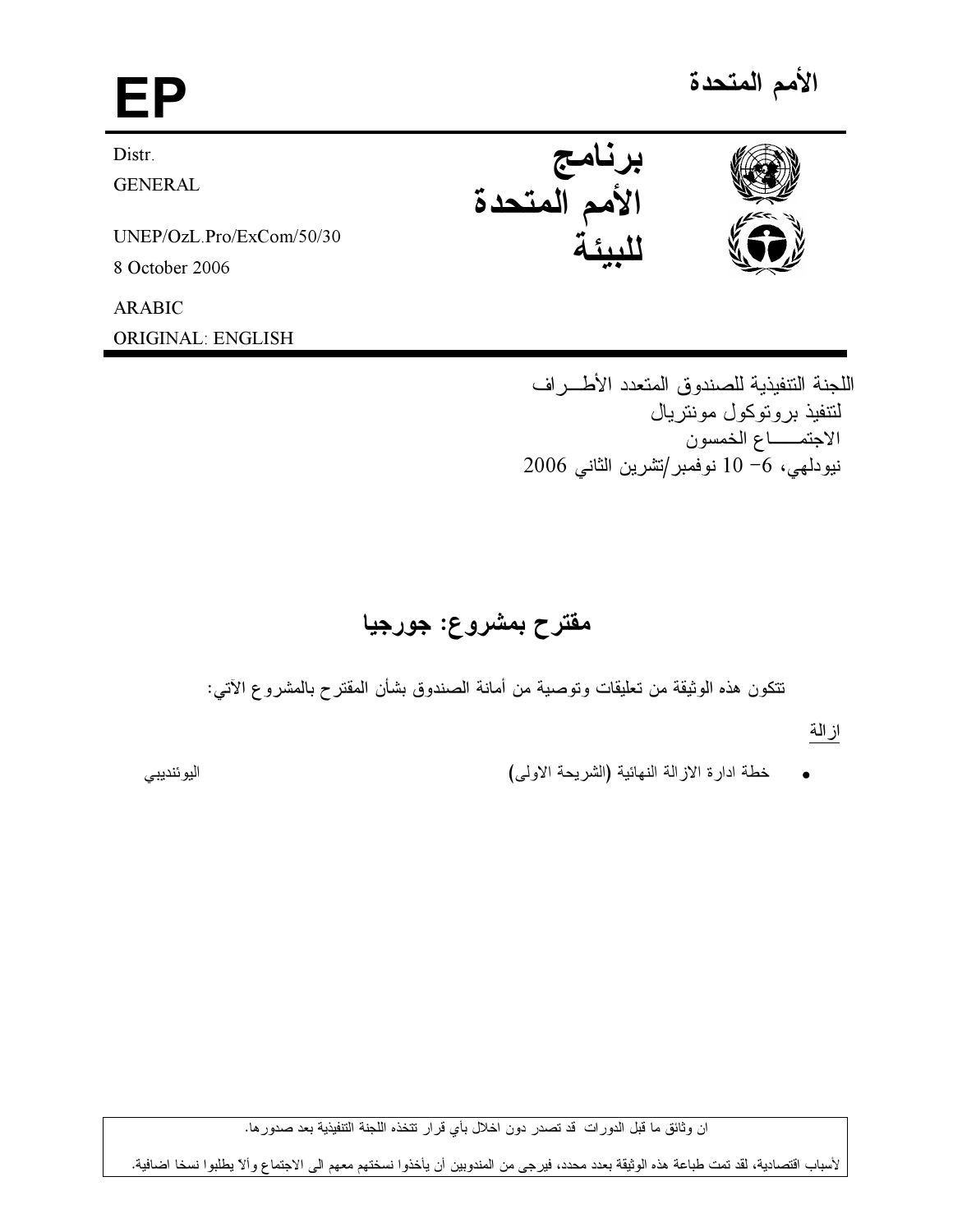## ورقة تقييم المشروع – مشروعات متعددة السنوات

### جورجيا

#### و ع مستقبل المستقبل المستقبل المستقبل المستقبل المستقبل المستقبل المستقبل المستقبل المستقبل المستقبل المستقبل ا<br>المستقبل المستقبل المستقبل المستقبل المستقبل المستقبل المستقبل المستقبل المستقبل المستقبل المستقبل المستقبل ا عنوان المشر

الوكالة المنفذة/الثنائية

| $^{\prime}$ . $\prime$ , $^{\prime}$ , $^{\prime}$ , $^{\prime}$ , $^{\prime}$ , $^{\prime}$ , $^{\prime}$ , $^{\prime}$ , $^{\prime}$ , $^{\prime}$ , $^{\prime}$ , $^{\prime}$<br>خطة ادارة الاز الة النهائية (الشري<br>، دے وسے ہ |
|--------------------------------------------------------------------------------------------------------------------------------------------------------------------------------------------------------------------------------------|
|                                                                                                                                                                                                                                      |

| وحدة الأوزون، بوزارة حماية البيئة | الوكالة الوطنية القائمة بالتنسيق |  |  |
|-----------------------------------|----------------------------------|--|--|
| والموارد الطبيعية                 |                                  |  |  |
|                                   |                                  |  |  |

آخر بيانات تم تبليغها عن استهلاك الــODS التي يعالجها المشروع

(2006 (/&"
' \$% #2005 #ODP ") 7 ! :

8.18 CFC :-- \$- – %- /#-

باء: بيانات فطاعية في البرنامج الفطري (طن ODP، 2005) حتى سبتمبر/أيلول 2006)

| غان<br>تنخد<br>$\mathbf{r}$<br>٠ı<br>⊸ | عو امل<br>$\mathbf{B}$ | . .<br>مديبات | ODS | التد<br>$\overline{\phantom{a}}$<br>خدمات<br>∸<br> | عاو ی | ايروسو | ODS                 |
|----------------------------------------|------------------------|---------------|-----|----------------------------------------------------|-------|--------|---------------------|
|                                        |                        |               |     | 0.10                                               |       |        | $\sim$ $\sim$<br>ਾ∺ |
|                                        |                        |               |     |                                                    |       |        |                     |

استهلاك CFC الذي لا يزال مؤهلا للحصول على تمويل (طن ODP)

خطة أعمال ال<mark>سنة الجارية:</mark> مجموع التمويل 000 005 دولار أمريكي: الازالة الكاملة لـــ2 طن ODP

| <b>Total</b> | 2010     | 2009  | 2008  | 2007    | 2006    |                                                          | بيانات المشروع |  |
|--------------|----------|-------|-------|---------|---------|----------------------------------------------------------|----------------|--|
|              | $\theta$ | 3.375 | 3.375 | 3.375   | 11.250  | حدود بر وتوكول مونتريال                                  | <b>CFC</b>     |  |
|              | $\theta$ | 3.375 | 3.375 | 3.375   | 8.180   | حد الاستهلاك السنوى                                      |                |  |
|              |          |       |       |         |         | الاز الة السنوية بالمشر وعات الجارية                     | (ODP)<br>(طن   |  |
|              |          |       |       |         |         | الاز الة السنوية التي استجدت معالجتها                    |                |  |
|              |          |       |       |         |         | الآز الة السنوية غير الممولة                             |                |  |
|              |          |       |       |         |         | مجموع استهلاك الــODS المطلوب ازالته                     |                |  |
|              |          |       |       |         |         | مجموع استهلاك الــODS المطلوب ادخاله (HCFCs)             |                |  |
|              |          |       |       |         |         | تكلفة المشروع كما قدمت أصلا (دولار أمريكي)               |                |  |
|              |          |       |       |         |         | التكاليف النهائية للمشروع (دولار أمريكي)                 |                |  |
| 325,000      |          |       |       | 108,820 | 216,180 | تمويل الليوئنديبي                                        |                |  |
| 325,000      |          |       |       | 108,820 | 216,180 | اجمالى تمويل المشروع                                     |                |  |
|              |          |       |       |         |         | تكاليف المساندة النهائية (دولار أمريكي)                  |                |  |
| 24,376       |          |       |       | 8,162   | 16,214  | تكاليف المساندة لليوئنديبي                               |                |  |
| 24,376       |          |       |       | 8,162   | 16,214  | مجموع تكاليف المساندة                                    |                |  |
| 349,376      |          |       |       | 116,982 | 232,394 | جملة التكاليف على الصندوق المتعدد الأطراف (دولار أمريكي) |                |  |
| لا ينطبق     |          |       |       |         |         | جدوى التكاليف النهائية للمشروع (دولار أمريكي/كغ)         |                |  |

طلب التمويل: الموافقة من حيث المبدأ على الازالة الكاملة للــODS ، وعلى اجمالـى تمويل المشروع واجمالـي تكاليف<br>. المساندة، والموافقة على تمويل الشريحة الاولى (2006) كما هو مبين اعلاه

| ولمحمد جما<br>. .<br>- مو افقه شمو لنه | الأهابة:<br>د |
|----------------------------------------|---------------|
|                                        |               |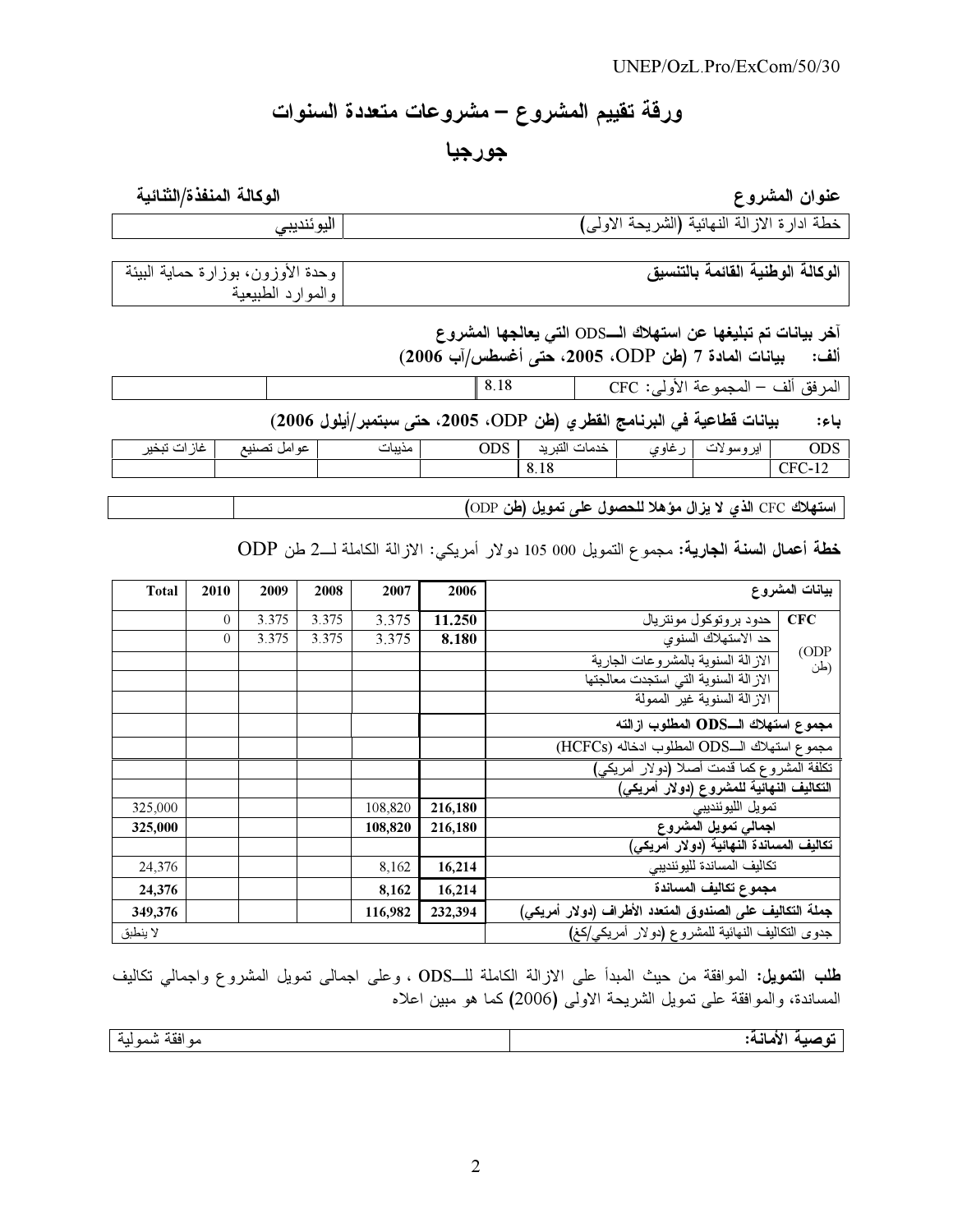### وصف المشروع

بالنيابة عن حكومة جورجيا قدم اليوئنديبي خطة ادارة للازالة النهائية للـــCFC ورمزها (TPMP) كي  $-1$ تنظر فيها اللجنة التنفيذية في اجتماعها الخمسين. ومجموع تكلفة خطة ادارة الازالة النهائية(TPMP) هي 000 325 دولار أمريكي زائد تكاليف مساندة الوكالة البالغة 376 24 دولار أمريكي لليوئنديبي. والغرض من المشروع هو الازالة الكاملة للكلوفلوروكربون (CFC) بحلول نهاية 2009. وخط الأساس للامتثال فيما يتعلق بالـــ CFC هو 22,48 طن من قدرات استنفاد الأوزون (ODP).

### خلفية المشروع

وافقت اللجنة التنفيذية في اجتماعها الثالث والعشرين على مشروع خطة ادارة غازات التبريد بجورجيا  $-2$ (UNEP/OzL.Pro/ExCom/23/29) وخصصت مبلغ 750 191 دولار أمريكي (لا تشمل تكاليف مساندة الُوكالُة) لتُنفيذه. وعلى أساس المُقرر 48/31 بشأن خطط ادارة غازات التبريد وافقت اللجنة التنفيذية في اجتماعها الخامس والثلاثين على مبلغ اضافي قدره 350 137 دولار أمريكي (لا تشمل تكاليف مساندة الوكالة) لليوئنديبي واليونيب، لتنفيذ مشروع تحديث خطة ادارة غازات التبريد.

#### وثائق السباسة

صدر مرسوم رئاسي بشأن الرقابة على المواد المستنفدة للأوزون (ODS) في جورجيا وجرى نطبيقه  $-3$ في مايو/أيار 2002. ويقرر هذا المرسوم ما يلي:

- فرض نظام ترخيص على واردات الــODS يسمح بالتخفيض التدريجي لمقادير الــ ODS  $(\mathfrak{h})$ المستوردة في البلد.
	- حظر على واردات الـــODS من البلدان غير الأطراف في بروتوكول مونتريال. (ب)
- تسجيل اجبار ي للمستور دين واصدار شهادة اجبارية للافراد أو المنظمات التي تقوم بعمليات  $(\tau)$ الصيانة ووقف تشغيل المعدات التـي تـعمل بـالــــODS .
- نظام اصدار تراخيص ينطوى على شهادة بالتعامل بالــODS لا تصدر الا للمنشأت المسجلة  $(\iota)$ قانونا التي لديها إخصائيون يحملون شهادات، وتصدر تلك الشهادات بشرط تقديم تقارير مفصلة عن استهلاك الــCFCs.
	- اصدار شهادة لاخصائي خدمة التبريد (تم انشاء هذه الشهادة ويجري في الوقت الحاضر استعراضها) (۵)

نقوم وزارة حماية البيئة والموارد الطبيعية في الوقت الحاضر باستعراض وتحديث التشريع الخاص  $-4$ بالـــODS ومن المتوقع أن يتم وضع اللمسات النهائية لعملية الاستعراض بحلول نـهاية 2006 .

#### منطقة الأبخاز

نتيجة للصراعات الداخلية في جورجيا هناك حوالي000  $250~000$  شخص من منطقة الأبخاز قد هربوا إلى -5 مناطق آخري من البلد. وعلى الرغم من أن منطقة الأبخاز هي قانونا جز ء من جورجيا ونتمتع بوضع مستقل ذاتيا داخل البلد، الا أن حكومة جورجيا ليس لديها أي سلطة رقابية على تلك المنطقة. وبسبب الظروف السائدة لم يتسن القيام باستعر اض لاستهلاك الـــODS في تلك المنطقة.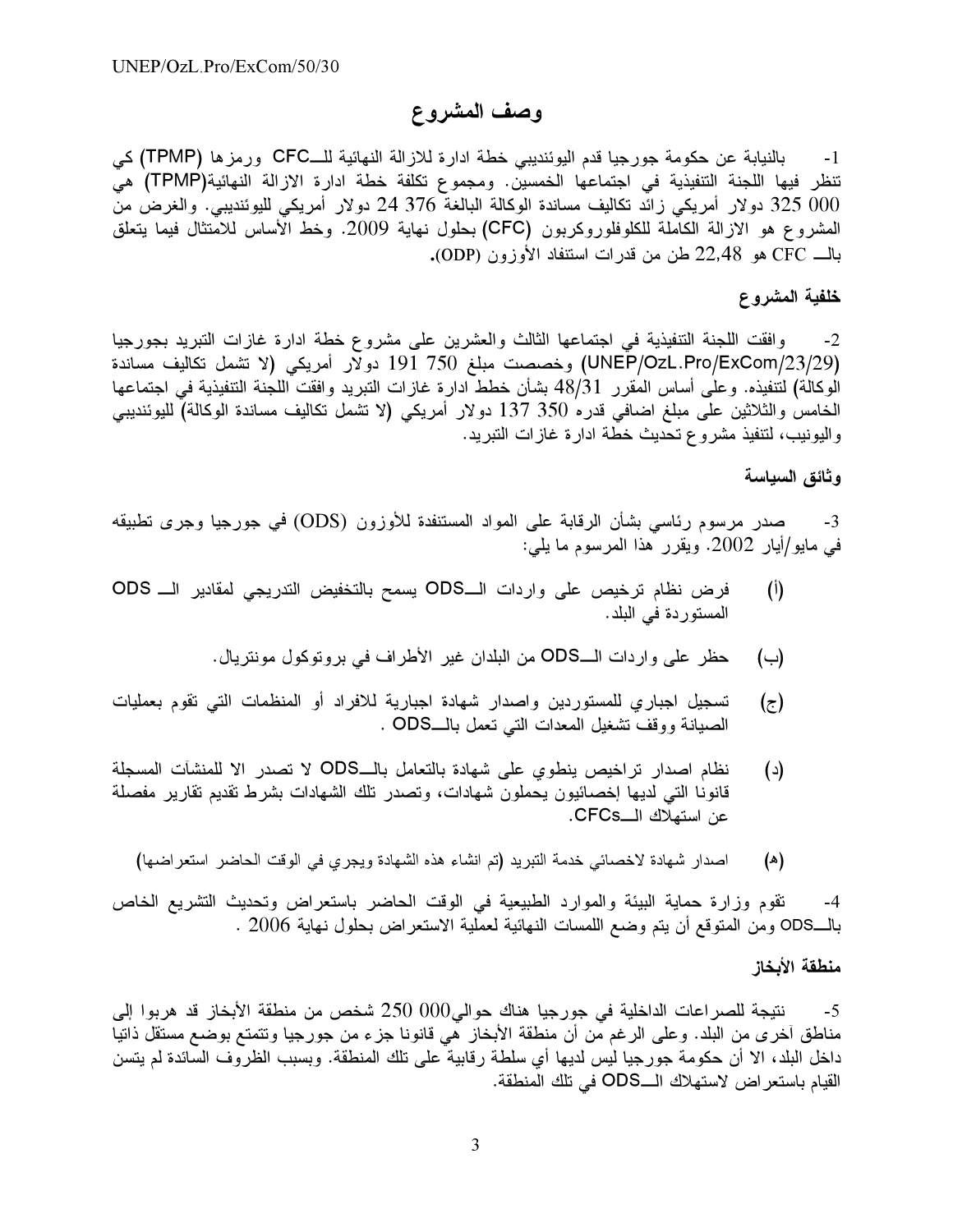#### قطاع خدمة التبريد

ان الاستهلاك الحالي للــCFC في جورجيا يبلغ حوالي 8,2 طن من قدرات استنفاد الأوزون (ODP)  $-6$ من الــCFC-12 المستعملة لخدمة المبردَّات المنزلية وأنظمة التبريد التجارية والصناعية ووحدات تكييف هواء السيارات. ويتم اصلاح أجهزة التبريد على يــد 31 ورشـــة خدمـــة تستخدم 160 إخصائيا وعلى يد 260 إخصائيا يعملون كافراد و240 إخصائيا يعملون كإخصائيين في المنازل. واسعار غازات النتبريد الحالية (2006) هي 11 دولار أمريكي للكيلوغرام للـCFC−12 و20 دولار أمريكي للكيلوغــرام للــ134a− HFC و8 دولار أمريكي للكيلوغــرام للــ22-HCFC .

#### النتائج التي تم الحصول عليها حتى الآن

من خلال تنفيذ خطة ادارة غازات التبريد وتحديث تلك الخطة، تلقى 25 إخصائيا تدريبا في المماراسات  $-7$ الْجِيدة على خدمة شؤون التبريد وأصبحوا مدربين لغيرهم من الاخصائيين في البلد، مما أسفر عن وجود 500 إخصائي اضافي يتلقون التدريب. وهناك 30 مسؤول جمركي تلقوا تدريبا في رصد ورقابة الــODS ، وقاموا بدور هم بندريب 150 مسؤول جمرکي اضافي.

ان برنامج الاسترداد واعادة التدوير قد شرع فيه في 1999 بتدريب 90 إخصائيا في مماراسات اعادة  $-8$ التدوير والاسترداد، وبتوزيع 15 وحدة استرداد و45 مضخة تفريغ يدوية على اخصائي التبريد. ومنذ ذلك الحين تم استر داد ۔1,5 طن ODP من غاز ات التبر ید.

ان برنامج الحوافذ للمستعملين النهائيين للتبريد التجاري والصناعي قد تم انجازه في أبريل 2005. -9 وهناك 15 منشئة (بدلا من 8 منشئات كما كان مقترحا أصلا في المشروع الفرعي) قد نلقت مساعدة للاستعاضة عن الــCFCs بغازات نبريد بديلة. وهناك حوالي 3,36 طن ODP من الــCFC−12 نمت ازالتها على يد الشركات المشاركة. وقام اثنان من المستعملين النهائيين الاضافيين باعادة تهيئة انظمة التبريد لديهما، بدون مساعدة مالية من الصندوق المتعدد الاطراف، وأسفر ذلك عن ازالة غير مباشرة لقدر اضافي يبلغ 2,47 طن ODP من الـــCFC−12 .

#### أجهزة الاستنشاق ذات الجرعة المقيسة (MDIs)

تطبيقات الـــMDIs التي تعمل بالـــCFC لا نزال تستورد إلى البلد، مما يسفر عن قدر اجمالي يناهز  $-10$ 262 000 وحدة MDI لعام 2005. وأكثر المواد العاملة شيوعا في تلك الاجهزة هي السلبوتامول، والبكلوميتاسون، والبودسونيت، والفلونيكاسون، وكبريتات الأورسيبريناليت وصوديوم الاوروموغليسيك.

#### الأنشطة المفترحة في الـــTPMP

ان الــTPMP لجورجيا ينطوى على مشروعات فرعية تشمل: اسداء مساندة تقنية لتعزيز نظام  $-11$ تراخيص الــODS ؛ تدريب اضافي لمسؤولي الجمارك؛ انشاء وتنفيذ مدونة سلوك للخدمة الجيدة في شؤون التبريد؛ وتوفير تدريب اضافي لإخصائي التبريد على مماراسات افضل في شؤون خدمة التبريد، شاملة استعمال غازات نبريد بديلة وعمليات استرداد واعادة تدوير بديلة؛ وتعزيز تطبيق برنامج الاسترداد واعادة التدوير بتوفير معدات للتحقق من جودة الــCFC المستردة وتنفيذ نظام مالي يسمح باستدامة الاسترداد واعادة التدوير؛ وتنفيذ مشروعات تدليل اضافية لبناء مهارات لدى الإخصائيين وبناء الثقة لدى المستعملين النهائيين في اساليب اعادة التهيئة وفي التكنولوجيا الخالية من الــODS؛ وانشاء وحدة الرصد والتقييم. ويشمل الــTPMP لمجورجيا ايضا طلبا لوضع استر اتيجية مؤقتة خاصة بأجهزة الاستتشاق ذات الجرعة المقيسة التي تعمل بغير الـــCFC (بتكلفة 000 00 دولار أمريكي) وقدمت خطة عمل مفصلة لعام 2007 مع اقتراح الــTPMP.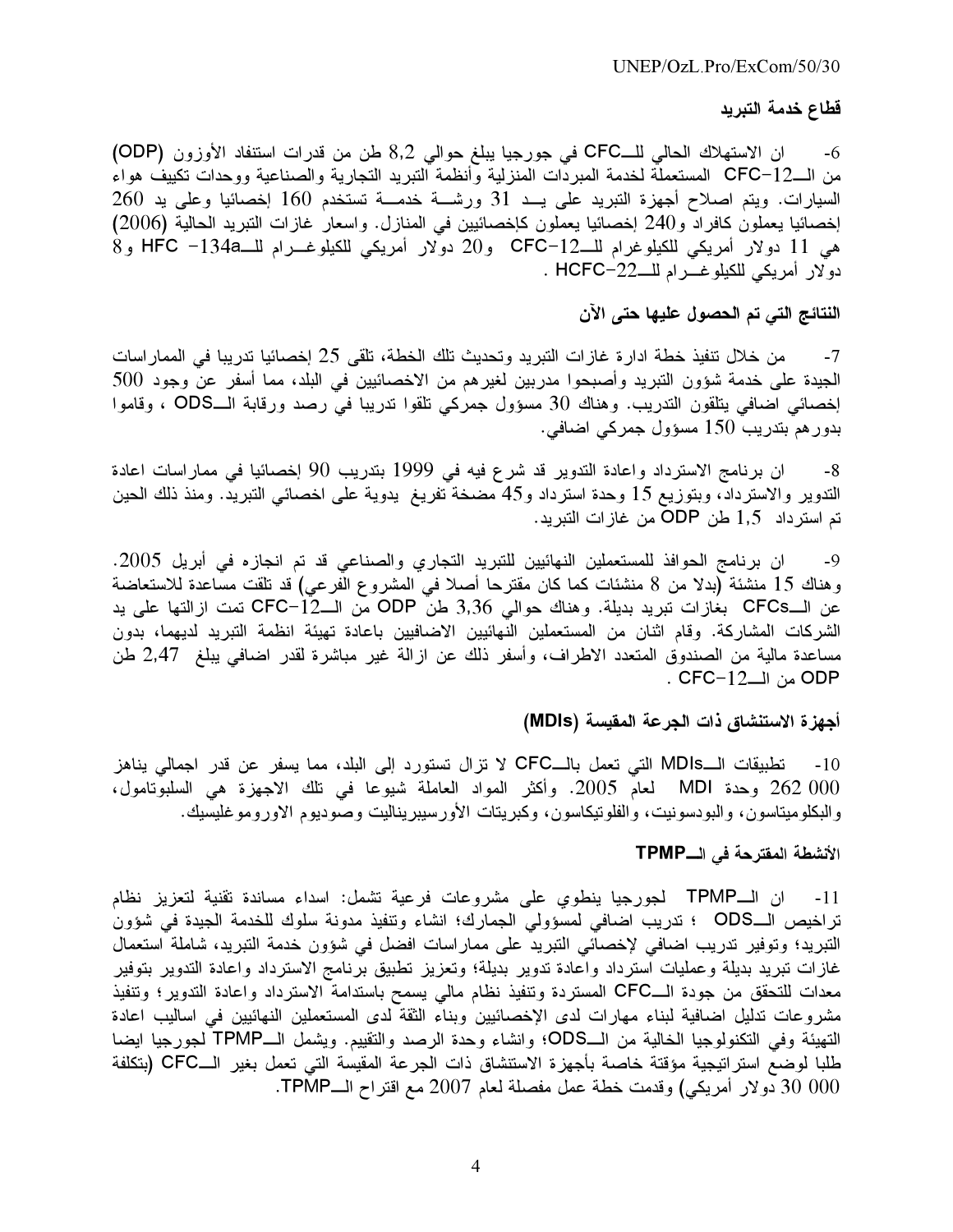### تعليقات وتوصية من الأمانة

#### تعليقسات

#### استهلاك الــODS

وفقًا لبيانات الاستهلاك التي قامت حكومة جورجيا بتبليغها بموجب المادة 7 من بروتوكول مونتريال، تم  $-12$ تخفيض استهلاك الكلوروفلوروكربون (CFC) من 21,5 طن من قدرات استنفاد الأوزون (ODP) في عام 2000 إلى 8,18 طن ODP في 2005، وهو رقم يقل بمقدار 3,06 طن ODP عن المستوى المسموَّح به للاستهلاك في تلك السنة (و هو 11,24 طن ODP).

لموحظ ان الأمر يقتضي مزيدا من التخفيض يبلغ 4,808 طن ODP من مستوى استهلاك الــCFC لعام  $-13$ 2005 لتحقيق المستوى المسموح به لعام 2007، فسعت الأمانة الى الحصول على نصيحة من اليوئنديبي بشأن هل ستستطيع حكومة جورجيا ان تحقق هدف 2007 في الوقت المطلوب. فقام اليوئنديبي بابلاغ الأمانة ان حكومة جورجيا سوف تبذل قصارها لتخفيض واردات الـــCFC للوفاء بمنطلبات بروتوكول مونتريال. فاذا كان الطلب الفعلي على الـــCFC يتجاوز الحدود المقررة بموجب قيود 2007 على الواردات، فإن الطلب سيتم الوفاء به من خلال غازات التبريد المعاد تدوير ها والمختزنة من قبل. وبعد 2007 فإن الأنشطة المقترحة في خطة ادارة الاز الة النهائية (TPMP) ستكون منفذة تنفيذا كاملا للوفاء ببرنامج از الة الـــCFC

#### الحالة في منطقة الأبخاز

14- فيما يتعلق بالوضع السائد في منطقة الأبخاز ، أشارت الأمانة إلى ان أحكاما ينبغي وضعها في اطار خطة ادارة الازالة النهائية (TPMP) لجورجيا لمعالجة استهلاك الــCFC في تلك المنطقة، بعد ان نتم تسوية الحالة الداخلية. ومع ملاحظة ان مستوى تمويل الــTPMP قد تم تقديره باستعمال خط أساس الـــCFC لمجورجيا للوفاء بشرط الامتثال (أي 22,48 طن ODP)، بدلا من آخر استهلاك تم التبليغ عنه، فإن الـــTPMP ينبغي ان تعالج جميع الاستهلاك المتبقى من الــCFC في البلد. وفي هذا الصدد أبلغ اليوئنديبي أن عند اعادة التحكم في منطقة الأبخاز فإن البلد يمكن أن ينظر في طلب تغيير خط أساس استهلاك الــCFC لديه.

#### مستوى التمويل ومنهاجيات التنفيذ

- خلال استعر اض الـــTPMP لاحظت الأمانة ما يلي:  $-15$
- ان معظم معدات التبريد التي تعمل بالــCFC، تعتمد على تكنولوجيات قديمة وكثيرا ما تحتاج  $(1)$ إلى تحسين لزيادة الموثوقية بها وزيادة كفاءتها من حيث استهلاك الطاقة. ثم أن معظم تلك الأجهزة تملكها شركات صغيرة ومتوسطة الحجم، التي تنقصها الموارد المالية اللازمة لرفع مستوى تلك الأجهز ة أو لاستبدالها؛
- ان كثيرًا من إخصائي خدمة التبريد تنقصهم معدات الخدمة الأساسية. وعلى الرغم من برنامج (ب) التدريب قد أتم تدريب 500 إخصائيا، فإن المماراسات الجيدة في الخدمة ليست مطبقة بصفة عامة؛

ان بعض التدابير اللازمة للتنفيذ الناجح لبرنامج الاسترداد واعادة التدوير لم يتم تنفيذها تنفيذا  $(\bar{z})$ كاملا (أي أن فرق السعر بين غازات التبريد التي تحوي الـــCFC والتي لا تحوي الـــCFC لا يزال كبيرا). وبالاضافة إلى ذلك فإن الخطة الحالية للاسترداد واعادة التدوير لم تسفر بعد عن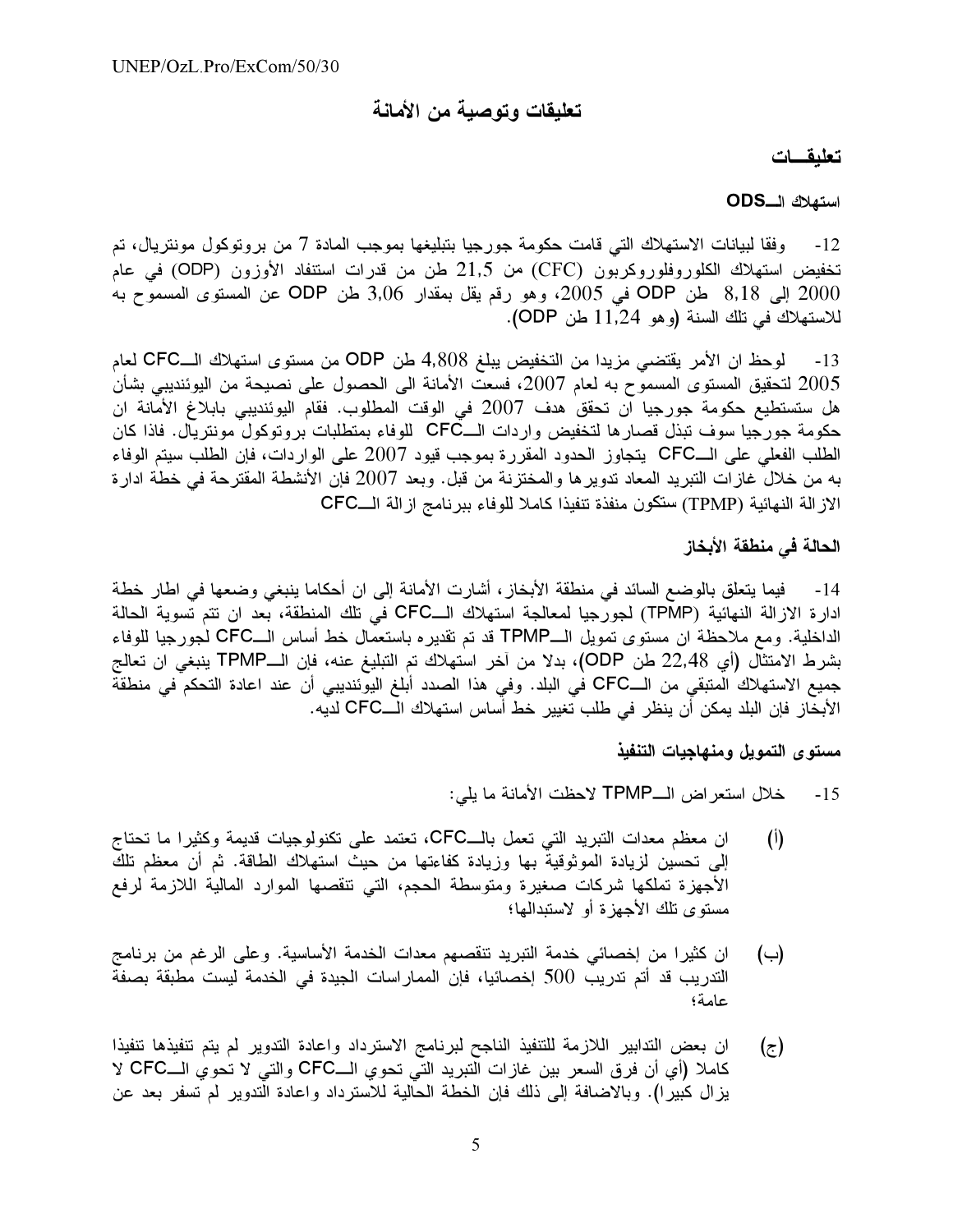تخفيض محسوس للطلب على الــCFC كما ان المقادير الاضافية من الــCFC المفروض استردادها أو اعادة تدويرها لا تزال محدودة، حيث أن الاستهلاك الاجمالي للــCFC في القطاعات الفرعية التجاري والصناعي وتكييف هواء السيارات يبلغ حوالى 6 طن ODP، ويتم تخفيضه سنويا كلما تم استبدال المعدات القديمة التي تعمل بالــCFC؛

لم يتم بعد وضع برنامج ازالة محدد للادارة السنوية لــ4 طنODP من الــ12–CFC مستعملة  $(\iota)$ حاليا في أجهزة تبريد المباني البالغ عددها 24 جهازا التي يجري تشغيلها (ويبلغ استهلاكها السنوى للخدمة زهاء 0,88 طن ODP).

في الظروف التي عرضت في السطور السابقة، ومع مراعاة متطلبات المقررين 100/41 و6/49،  $-16$ اقترحت الأمانة أن يقوم اليوئنديبي بتفحص جدارة توفير جميع المساندة اللازمة، من تقنية ومالية، إلى حكومة جورجيا، في حدود مستوى التمويل المؤهل للتقديم لاقتراح الـTPMP، وذلك لمعالجة القضايا التي جرت ملاحظتها. وقد نظر اليوئنديبي في اقتراح الأمانة وعدل مكونات المشروع الفرعي للــTPMP تبعا لذلك.

الاتفاق

قدمت حكومة جورجيا مشروع اتفاق بين الحكومة واللجنة التنفيذية، يبين شروط الازالة الكاملة للــــ  $-17$ CFCs في جورجيا، وهذا المشروع وارد في المرفق بالوثيقة الحالية.

### توصيــة

18- توصبي الأمانة بموافقة شمولية على خطة الادارة الختامية للازالة بجورجيا. وقد ترغب اللجنة التنفبذية فيما يلي:

- أن توافق من حيث المبدأ على خطة الادارة الختامية للازالة في جورجيا، بمبلغ 000 325  $\binom{1}{1}$ دولار أمريكي زائد تكاليف مساندة الوكالة البالغة 376 24 دولار أمريكي لليوئنديبي؛
- أن نوافق على مشروع الاتفاق بين حكومة جورجيا واللجنة التنفيذية لتنفيذ خطة الازالة الوطنية (ب) كما جاءت في المرفق الأول بالوثيقة الحالية؛
- أن تحث اليوئنديبي على أن يراعي تماما متطلبات المقررين 100/41 و6/49 خلال نتفيذ خطة (ج) الادار ة الختامية للاز الة؛
- أن توافق على الشريحة الأولى للخطة، البالغ قدرها 180 216 دولار أمريكي زائد مصاريف  $(\iota)$ الوكالة البالغة 214 16 دولار أمريكي.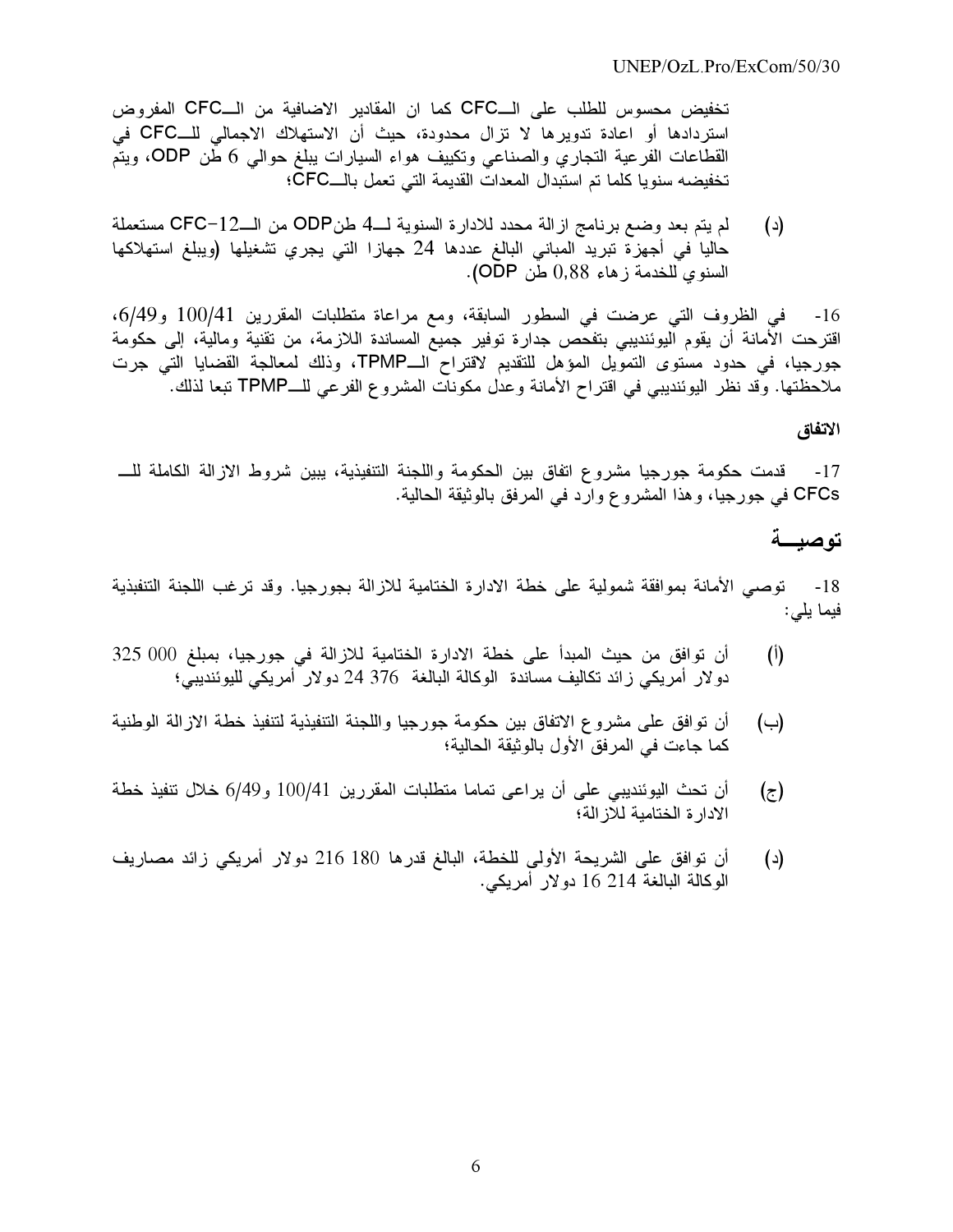### المرفق الأول

### مشروع اتفاق بين جورجيا واللجنة التنفيذية للصندوق المتعدد الأطراف، في سبيل خطة ادراة الازالة النهائية

يمثل هذا الاتفاق تفاهما بين جورجيا (وتسمى هنا "البلد") واللجنة التنفيذية فيما يتعلق بالاز الة الكاملة  $-1$ للاستعمال الخاضع للرقابة للمواد المستنفذة للأوزون، والمبينة في التذييل 1/ألف (وتسمى "المواد") وذلك قبل أول يناير 2010، وفاءا بالمواعيد المقررة في البرونوكول.

يوافق البلد على الوفاء بحدود الاستهلاك السنوي للمواد الواردة في المرفق ألف (المجموعة الأولى) في  $-2$ بروتوكول مونتريال كما هي مبينة في الصف الثاني من التذييل 2–ألف ("الأهداف والتمويل") في هذا الاتفاق. ويوافق البلد على أنه بموجب قبوله لهذا الاتفاق ومقابل قيام اللجنة التنفيذية بآداء التزامات التمويل الواقعة على عاتقها والموصوفة في الفقرة 3، لا يكون له الحق بالمطالبة أو بتلقى أي مزيد من التمويل من الصندوق المتعدد الأطراف فيما يتعلَّق بالمواد الموصوفة في وثيقة خطة إدارة الإزالة النهائية (TPMP) .

بشرط وفاء البلد بالتزاماته المبينة في هذا الاتفاق، توافق اللجنة التنفيذية من حيث المبدأ على تقديم  $-3$ التمويل المبين في الصف 4 من التذييل 2–ألف ("التمويل") إلى البلد. وستقوم اللجنة التنفيذية من حيث المبدأ بتقديم هذا التمويل في اجتماعاتها المحددة في التذييل 3- ألف("الجدول الزمني للموافقة على التمويل").

سيفي البلد بحدود الاستهلاك لكل مادة من المواد المبينة في التذييل 2–ألف. ويقبل البلد كذلك اجراء تحقق  $-4$ مستقل على يد الوكالة القائمة بالتنفيذ بالالتزام الفعلى بحدود الاستهلاك هذه، كما هو موصوف في الفقرة 9 من هذا الاتفاق.

لن تقوم اللجنة التنفيذية بتقديم تمويل وفقا لجدول الموافقة على التمويل، الا إذا قام البلد بالوفاء بالشروط  $-5$ الآتية وذلك قبل 30 يوما على الأقل من اجتماع اللجنة التنفيذية المتعلق بالأمر والمبين في جدول الموافقة في الْجدول الزمني للموافقة على التمويل:

- أن يكون البلد قد قام بالوفاء بالأهداف بالنسبة للسنة التي ينطبق الموضوع عليها؛  $\binom{1}{1}$
- أن يجب أن يكون الوفاء بهذه الأهداف موضع تحقق مستقل إذا طلبت ذلك اللجنة التنفيذية بما (ب) يتمشى والفقرة (دال) من المقرر 54/45؛
	- يجب أن يكون البلد قد أتم جميع الأفعال في جمهرتها، المبينة في آخر برنامج سنوي للتنفيذ؛  $(\bar{z})$
- يجب أن يكون البلد قد قدم وتلقى مساندة من اللجنة التنفيذية لبرنامج التنفيذ السنوى بالشكل المبين  $(\iota)$ في التذييل 4ـــ ألف ("بر امج التنفيذ السنوية") فيما يتعلَّق بالسنة التي يتعلَّق بها طلب التمويل.

على البلد أن يكفل اجراء رصد دقيق للأنشطة الجارية في نطاق هذا الاتفاق. والمؤسسات المبينة في -6 التذييل 5 ـــ ألف ("الرصد") ستقوم بالرصد وبتقديم تقارير على هذا الرصد طبقا للأدوار والمسؤليات المبينة في التذييل 5 ــ ألف . وسيكون ذلك الرصد ايضا خاضعا لتحقق مستقل كما هو موصوف ً في الفقرة 9.

بينما جرى تحديد التمويل على أساس تقديرات احتياجات البلد لتنفيذ التزاماته بموجب هذا الاتفاق، توافق  $-7$ اللجنة التنفيذية على انه يجوز البلد أن يتمتع بمرونة اعادة تخصيص الأموال المعتمدة، أو جزء من تلك الأموال،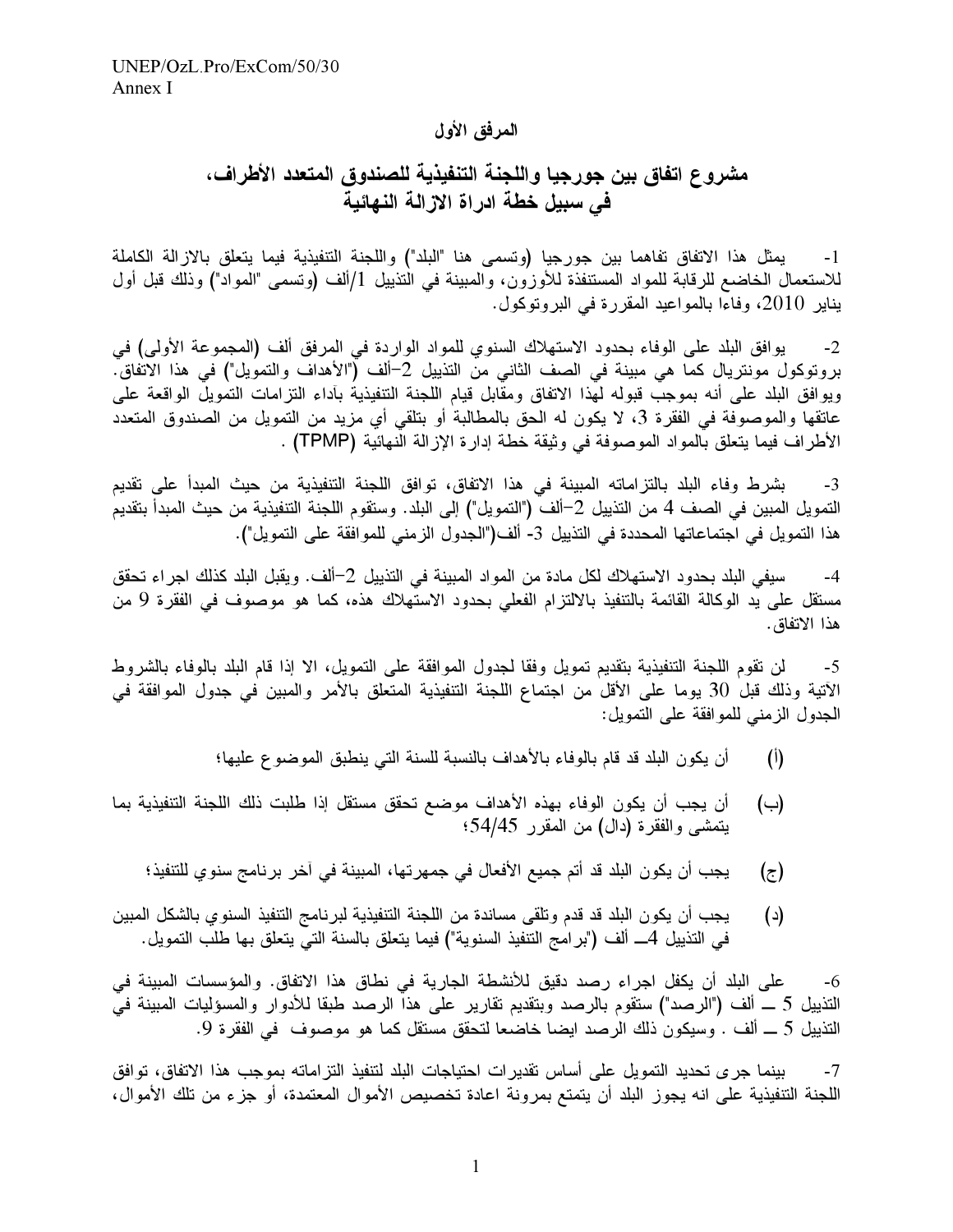طبقًا للظروف المتغيرة وذلك للوفاء بالغايات المقررة (أي تقديم وثائقها) بموجب هذا الاتفاق. واعادة تخصيص الأموال، التي تعتبر داخلة في فئات التغيرات الرئيسية، يجب توثيقها مقدما في برنامج التنفيذ السنوي القادم، وأن توافق عليها اللجنة التنفيذية كما جاء وصف ذلك بالفقرة الفرعية 5 (د) اما اعادة تخصيص الأموال غير الداخلة في فئة التغيرات الرئيسية فيمكن ادماجها في برنامج التنفيذ السنوي المعتمد، الجاري تنفيذه في ذلك الوقت، وعلى أن يتم الابلاغ عنها إلى اللجنة التنفيذية في تقرير تنفيذ البرنامج السنوي.

> سوف توجه عناية محددة إلى تنفيذ الأنشطة في قطاع الخدمة ولاسيما ما يلي: -8

- سوف يقوم البلد باستعمال المرونة المتاحة بموجب هذا الاتفاق لمعالجة الاحتياجات المحددة التبي  $(1)$ يمكن أن تتشأ خلال تنفيذ المشروع؛
- سيجري نتفيذ برنامج المساعدة التقنية على مراحل، حتى يمكن تحويل ما يتبقى من موارد إلى  $(\rightarrow)$ أنشطة أخرى مثل اجراء تدريب اضافي أو توفير أدوات خدمة، في الحالات التي لا يتم فيها تحقيق النتائج المنشودة، وسيجرى رصد دقيق للبرنامج المذكور وفقا للتذييل 5–ألف لهذا الاتفاق؛
- على البلد والوكالات المنفذة أن نراعي مراعاة كاملة متطلبات المقررين 100/41 و6/49 خلال (උ) تنفيذ بر نامج المساعدة التقنية بالنسبة للقطاعات الفر عية لخدمة التبريد.

يوافق البلد على أن يتولَّى المسؤولية الشاملة عن ادارة وتنفيذ هذا الاتفاق وجميع الأنشطة المبذولة في -9 نطاقه أو بالنيابة عنه، للوفاء بالالتزامات المبينة في هذا الاتفاق. وقد وافق اليوئنديبي على أن يكون هو الوكالة المنفذة القائدة ("الوكالة المنفذة القائدة") فيما يتعلق بأنشطة البلد في نطاق هذا الاتفاق. وستكون الوكالة المنفذة القائدة مسؤولة عن القيام بالأنشطة المبينة في التذييل 6–ألف، على أن يشمل ذلك التحقق على سبيل المثال لا الحصر . ويوافق البلد أيضا على تقييمات دورية تجري في نطاق برامج العمل الخاصة بالرصد والتقييم التي يتولاها الصندوق المتعدد الأطراف. وتوافق اللجنة التنفيذية من حيث المبدأ على أن تدفع لوكالة التنفيذ القائدة الاجور المبينة في الصف 6 من التذييل 2–ألف.

إذا لم يقم البلد لأي سبب من الأسباب بالوفاء بأهداف ازالة المواد المبينة في التذييل 1–ألف أو إذا لم  $-10$ يمتثل للاتفاق على أي نحو آخر ، فيوافق البلد في هذه الحالة على أنه لن يكون له الحق في التمويل وفقا للجدول الزمني للموافقة على التمويل. وتبعا لتقدير اللجنة التنفيذية، سيعاد تطبيق تقديم التمويل وفقا لجدول زمني معدل للموافقة على التمويل، تحدده اللجنة التنفيذية بعد أن يثبت البلد أنه قام بالوفاء بجميع التز اماته التي كان يجب عليه الوفاء بها قبل أن يتلقى الدفعة التالية من التمويل بموجب الجدول الزمني للموافقة على التمويل. ويعترف البلد بأن اللجنة التنفيذية يجوز لها تخفيض مقدار التمويل بالمبالغ المبينة في التذييل 7–ألف بالنسبة لكل طن ODP من التخفيضات المقررة في الاستهلاك لم يتم انجاز ها فعلا في أي سنة من السنوات.

ان مكونات التمويل في هذا الاتفاق لن يجري تعديلها على أساس أي قرار تصدره اللجنة التنفيذية في  $-11$ المستقبل ويمكن أن يؤثر في تمويل أي مشروعات تتعلق باستهلاك القطاعات الآخر ي أو أي أنشطة آخر ي في هذا البلد .

سيقوم البلد بالامتثال لأى طلب معقول يصدر عن اللجنة التنفيذية وعن وكالة التنفيذ القائدة لتسهيل تنفيذ  $-12$ هذا الاتفاق. وبصفة خاصة سوف يتيح لوكالة التنفيذ القائدة الحصول على المعلومات الازمة للتحقق من الامتثال لهذا الاتفاق.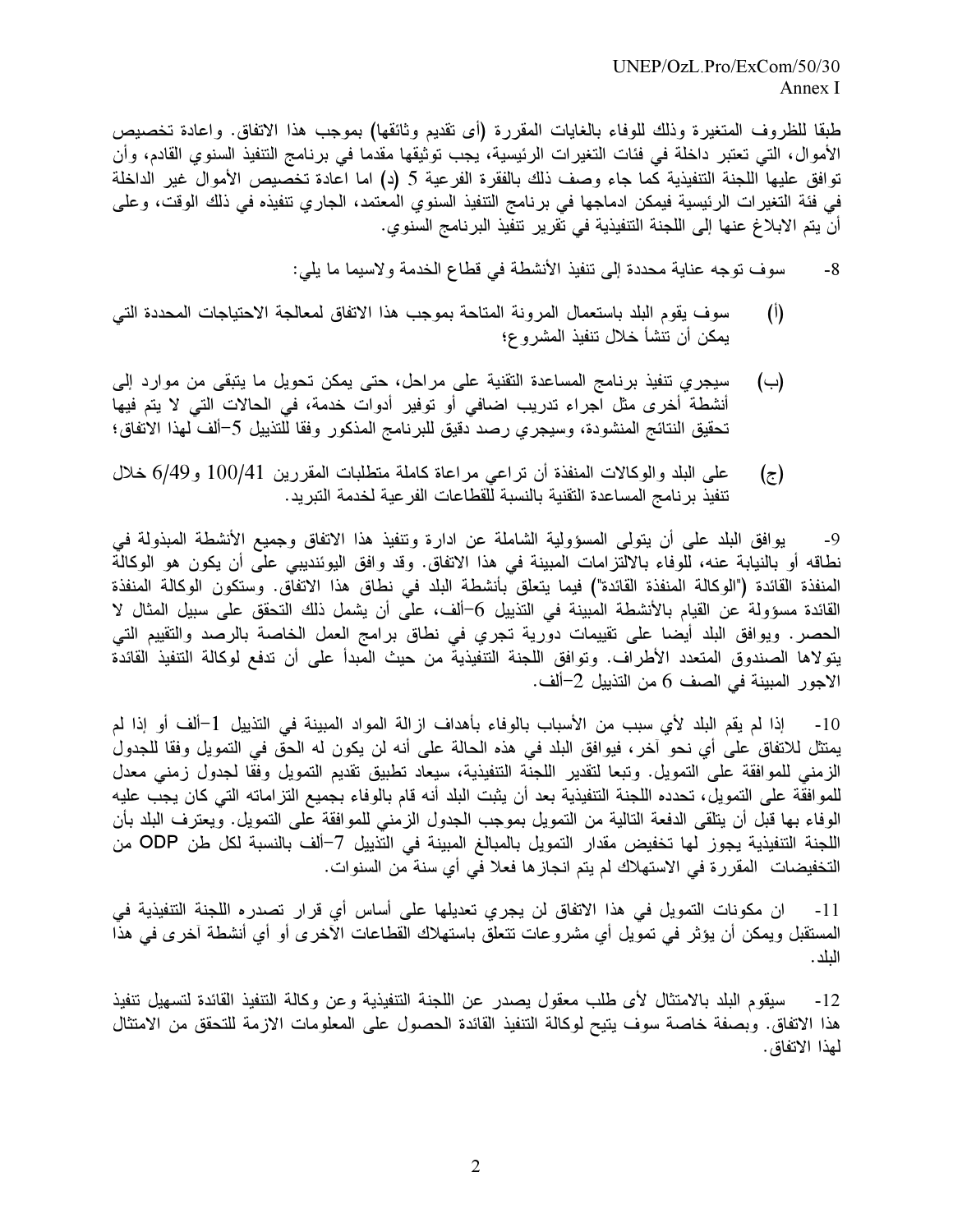$UNEP/OzL.Pro/ExCom/50/30$ Annex I

13- ان جميع الاتفاقات الواردة في هذا الاتفاق معقودة في سياق بروتوكول مونتريال دون سواه وعلى النحو المحدد في الاتفَّاق نفسه. وجميع المصطلحات المستعملة في هذا الاتفاق لها المعنى الذي يعطيه اياها والبروتوكول، ما لم يكن قد تم تحديَّد غير ذلك هنا.

تذييسلات

### التذييل 1- ألف: المواد

| المجموعة الأولى | المرفق ألف: CFC-11, CFC-12, CFC-115

التذييل 2– ألف: الأهداف والتمويل

| <b>Total</b> | 2010 | 2009  | 2008  | 2007    | 2006    |                                                           |
|--------------|------|-------|-------|---------|---------|-----------------------------------------------------------|
|              |      | 3.375 | 3.375 | 3.375   | 11.250  | [حدود الاستهلاك في بروتوكول مونتريال لمواد المرفق         |
|              |      |       |       |         |         | ألف المجموعة الأولى (طن ODP)                              |
|              | 0    | 3.375 | 3.375 | 3.375   | 8.180   | 2- أقصىي قدر مسموح به من الاستهلاك لمواد المرفق           |
|              |      |       |       |         |         | ألف المجموعة الأولى (طن ODP)                              |
|              |      |       |       |         |         | 3-التمويل المنفق عليه من الوكالة المنفذة (يوئنديبي)       |
| 325,000      |      |       | 0     | 108.820 | 216,180 | (دو لار أمريكي)                                           |
| 325,000      |      |       | 0     | 108.820 | 216.180 | 4حجموع النمويل المنفق عليه (دولار أمريكي)                 |
|              |      |       |       |         |         | 5-تكاليف مساندة الوكالة المنفذة القائدة (يوئنديبي) (دولار |
| 24,376       |      |       | 0     | 8,162   | 16,214  | آمريكي)                                                   |
| 349,376      |      |       |       | 116.982 | 232,394 | 6-مجموع النكاليف الموافق عليها (دولار                     |

### التذييل 3 ــــ ألف: الجدول الزمني للموافقة على التمويل

سوف يتم النظر في الموافقة على التمويل في الاجتماع الأخير من السنة.  $-1$ 

### التذييل 4 – ألف: شكل برنامج التنفيذ السنو ي

البيانات <sup>1.</sup> البلد سنة الخطة عدد السنوات التي اتمت عدد السنوات المتبقية بموجب الخطة أستهلاك الـODS المستهدف في السنة السابقة استهلاك الـODS المستهدف في سنة الخطة مستوى التمويل المطلوب الوكالة المنفذة القائدة الوكالة (الوكالات) المتعاونة في التنفيذ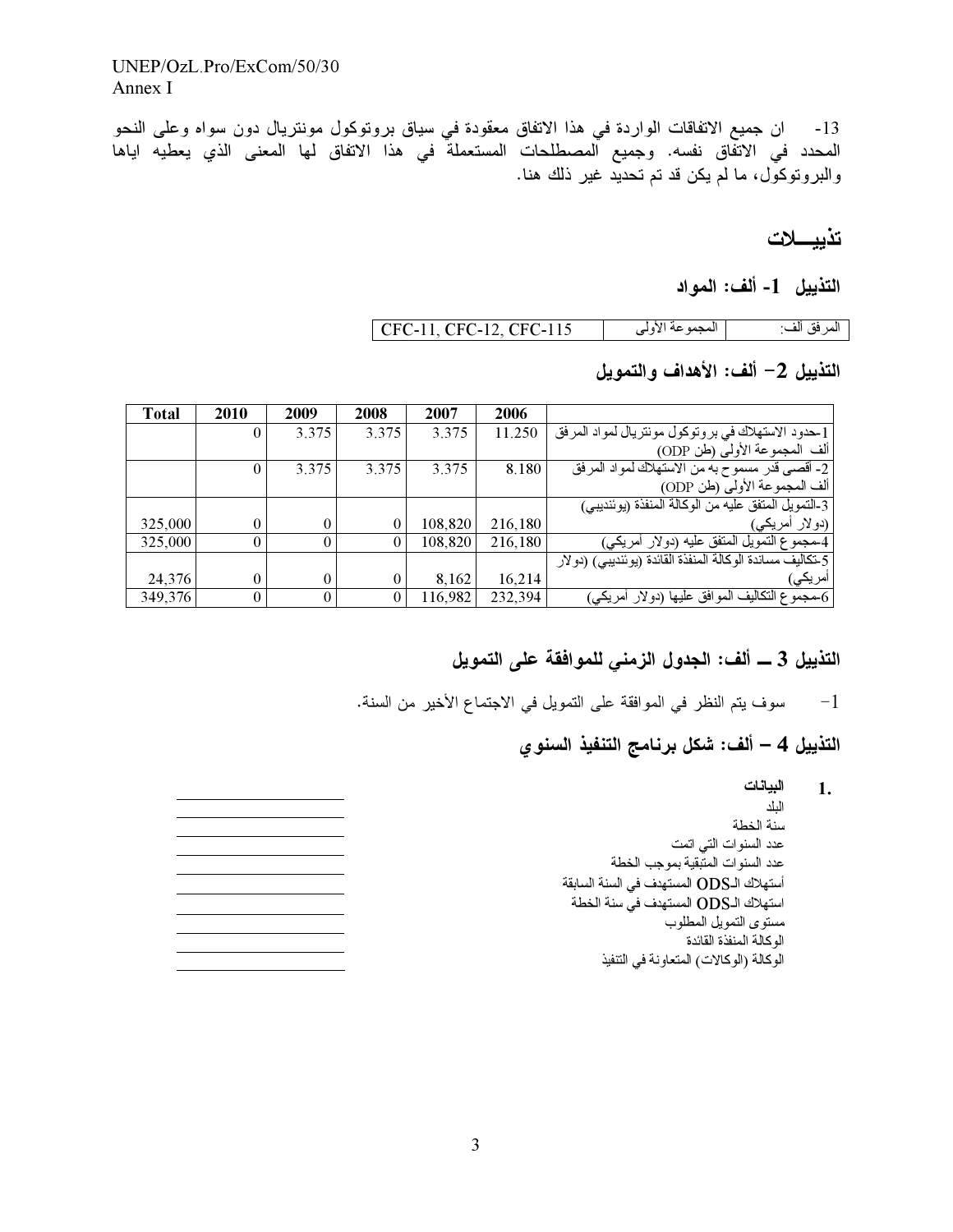### UNEP/OzL.Pro/ExCom/50/30 Annex I

### $-2$ الأهداف

| التخفيض | سنة الخطة | السنة السابقة |             | المؤشرات          |
|---------|-----------|---------------|-------------|-------------------|
|         |           |               | الواردات    | المعروض من الـODS |
|         |           |               | المجموع (1) |                   |
|         |           |               | لصنع        | الطلب على الـODS  |
|         |           |               | الخدمة      |                   |
|         |           |               | التخزين     |                   |
|         |           |               | المجموع (2) |                   |

### 3- أعمال صناعة

| عدد الأنشطة المتصلة   از الة الـODS  <br>  بالخدمة                 (أطنان ODP) | عدد<br>المشروعات<br>التي اتمت | النخفيض في سنة<br>الخطة (1)-(2) | استهلاك سنة<br>الخطة (2) | استهلاك السنة<br>السابقة (1) | القطاع        |
|--------------------------------------------------------------------------------|-------------------------------|---------------------------------|--------------------------|------------------------------|---------------|
|                                                                                |                               |                                 |                          |                              | لصنع          |
|                                                                                |                               |                                 |                          |                              | المجموع       |
|                                                                                |                               |                                 |                          |                              |               |
|                                                                                |                               |                                 |                          |                              | النبر بد      |
|                                                                                |                               |                                 |                          |                              | المجموع       |
|                                                                                |                               |                                 |                          |                              | المجموع الكله |

### 4- المساعدة التقنية

النشاط المقترح الهدف ه<br>المجموعة المستهدفة الوقع

### أعمال الحكومة $-5$

| الجدول الزمني للتنفيذ | السياسة/النشاط المزمع                               |
|-----------------------|-----------------------------------------------------|
|                       | نوع الرقابة السياسية على واردات الـODS: الخدمة، الخ |
|                       | توعية الجمهور                                       |
|                       |                                                     |

### 6– الميزانية السنوية

| النفقات المزمعة حتى الموافقة على<br>اأالمصا<br>ेगा<br>سريئي | لنشاط |
|-------------------------------------------------------------|-------|
|                                                             |       |
|                                                             |       |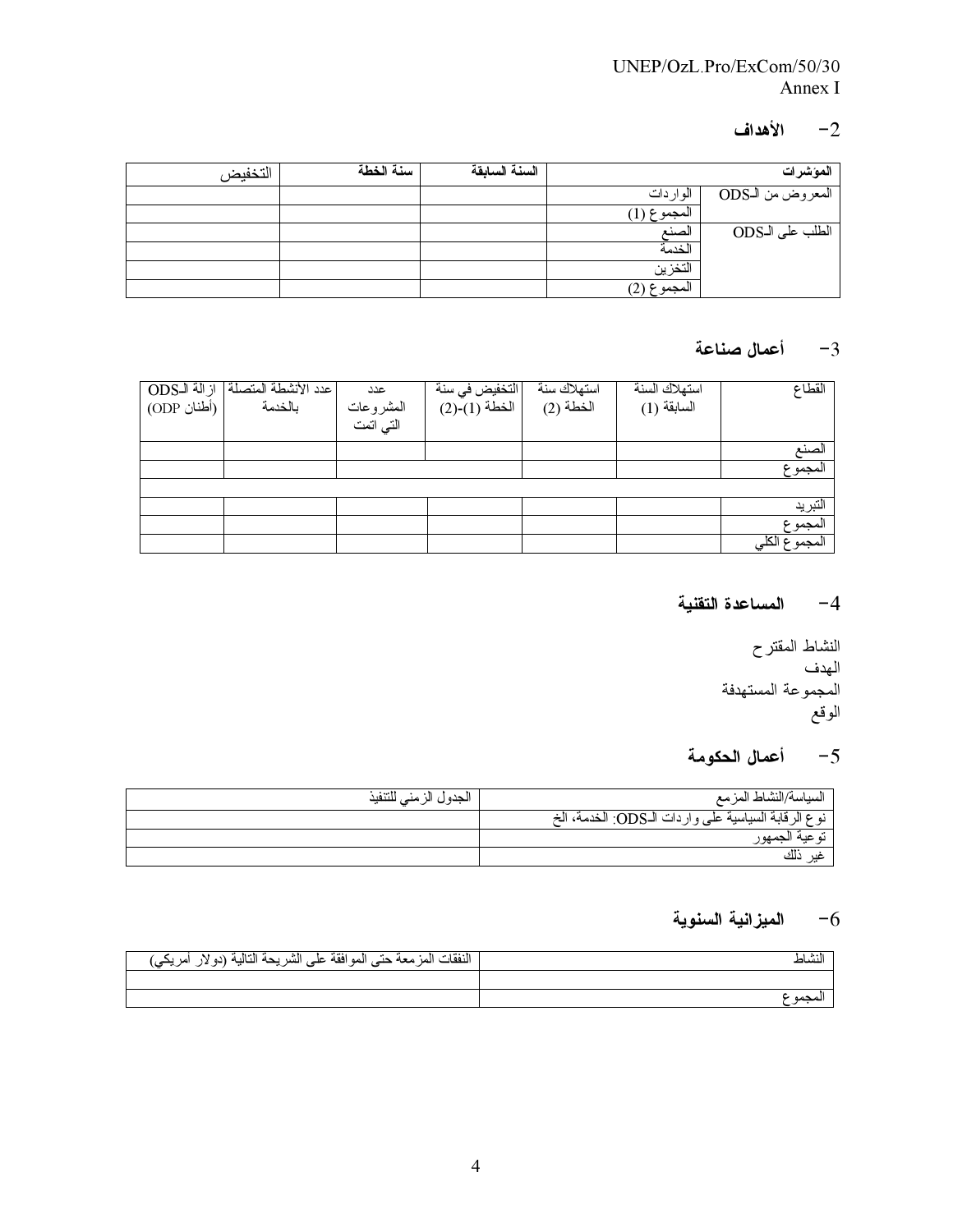7– الرسوم الادارية

التذييل 5–ألف: مؤسسات الرصد وأدوارها

ان جميع أنشطة الرصد سيجري تتسيقها وادارتها من خلال "وحدة ادارة ورصد المشروع" التي تدخل في  $-1$ نطاق الــTPMP هذه.

سيكون للوكالة المنفذة القائدة دور بارز خاص في رصد الترتيبات وذلك بسبب التكليف الصادر اليها  $-2$ برصد واردات الــODS التي سوف تستعمل سجلاتها مرجعا للتحقق من صحة جميع برامج الرصد بالنسبة لمختلف المشروعات الداخلة في الــTPMP. وستكون الوكالة المذكورة، مع الوكالات المنفذة المتعاونة معها، ستقوم بالمهمة الصعبة المتمثلة في رصد الواردات والصادرات غير المشروعة من الـODS، مع ابلاغ ما تكتشفه منها للوكالات الوطنية المختصة من خلال مكتب الأوزون الوطني.

#### التحقق والتبليغ

3− وفقا للمقرر 54/45 (دال) تحتفظ اللجنة التنفيذية بحق اجراء تحقق مستقل في حالة قيام اللجنة التنفيذية باختيار جورجيا لاجراء مراجعة متصلة بهذا الموضوع. وعلى أساس مناقشة مع الوكالة المنفذة القائدة، ينبغي أن تقوم جورجيا باختيار المنظمة المستقلة (القائمة بالمراجعة) للقيام بالتحقق من نتائج الــTPMP ومن تطبيق برنامج الر صد المستقل هذا.

يتم تقديم وتحقق تقارير الرصد في كل عام، فبل الاجتماع الثالث للجنة التنفيذية. وسوف تذكر تلك  $-4$ التقارير المدخلات الازمة للتقارير السنوية للتنفيذ التي تقتضيها اللجنة التنفيذية.

التذييل 6–ألف: دور الوكالة المنفذة القائدة

ستكون الوكالة المنفذة القائدة مسؤولة عن طائفة من الأنشطة محددة في وثيقة المشروع، على النحو  $-1$ الأتي:

- كفالة التحقق من سلامة الأداء والسلامة المالية وفقا لمهذا الاتفاق، ومع الالتزام باجراءات  $(\mathfrak{h})$ ومتطلبات داخلية محددة ومبينة في الخطة القطرية للاز الة؛
	- مساعدة البلد في اعداد برنامج التنفيذ السنوى؛  $(\rightarrow)$
- تقديم التحقق إلى اللجنة التنفيذية بما يثبت أن الأهداف قد تم الوفاء بها وكذلك تم انجاز الأنشطة  $(z)$ السنوية المرتبطة بتلك الأهداف كما هي مبينة ببرنامج التنفيذ السنوي وبما يتمشى مع التذييل 5/ألف. وفي حالة ما اذا اختارت اللجنة التنفيذية جورجيا وفقا للفقرة (د) 54/45، سوف تقدم اللجنة التنفيذية تمويلا مستقلا إلى الوكالة المنفذة القائدة لهذا العمل؛
- كفالة ان تكون الانجازات التي تدخل في برامج التنفيذ السنوية السابقة مبينة في برنامج التنفيذ  $(\iota)$ السنوى المستقبلي؛
- الابلاغ عن تنفيذ برنامج التنفيذ السنوي الخاص بالسنة السابقة والتحضير لبرنامج التنفيذ السنوي (ه) لسنة التقديم، لتقديم تلك البيانات إلى اللجنة التنفيذية بدءا ببرنامج التنفيذ السنوي لعام 2007، في ارتباط مع تقرير برنامج التنفيذ السنوي لعام 2006؛